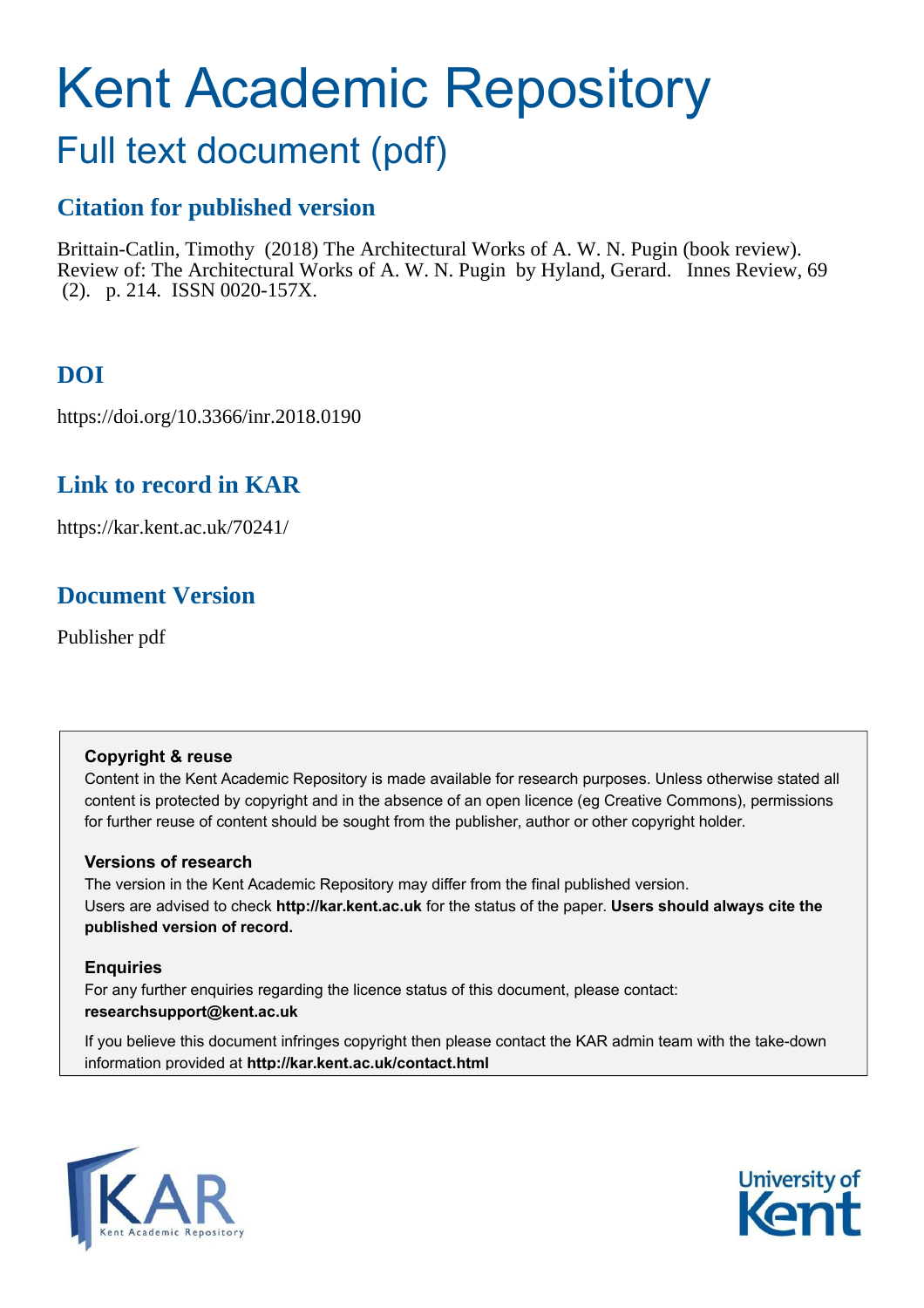work on early modern convent life other than the 'Who Were the Nuns' project – referred to on several occasions – although even the publications stemming from the project are neglected. What else is referenced tends towards the old, with very little representation from twenty-first century scholarship. Significant work on English convents in exile and early modern European nuns more generally is curiously absent, leaving the three nunneries presented here disconnected from the wider European context. This absence of historiographical awareness leads Williams to conclusions about convent life which can appear somewhat simplistic.

The awkward contrast between the richness of the immediate background and the sparseness of wider contextualisation, however, does not detract from the usefulness of the primary sources reproduced here, particularly as the original documents are held privately (though seemingly reasonably accessible to researchers at present). The inclusion not only of the immediately interesting letters penned by the nuns themselves but also of the less glamourous, but equally important, accounts and bills of exchange, marks this as an important contribution to accessible documentary material on early modern women religious. Accounts, less likely to raise the excitement of researchers, are especially rich sources that can offer unparalleled insights into the closed worlds of nunneries, from mundane matters of the purchase of provisions, to more dramatic battles over inheritances. It is this area of early modern finance and accounting that is the real strength of this volume, and one which cannot be overlooked when approaching the study of nuns and nunneries in this period.

> *Gillian Jack, The Open University* DOI: 10.3366/inr.2018.0189

G. J. Hyland, *The Architectural Works of A. W. N. Pugin*. Spire Books: Reading, 2014. 319 pp. £40 hardback. ISBN 9781904965473.

The historiography of the architect A. W. N. Pugin has been so bizarre that the publication of a comprehensive and reliable gazetteer is a much more significant achievement than might at first be evident. Nearly everything written about Pugin's work during his lifetime, including by himself, needs to be taken with a pinch of salt, as does the early biography by Benjamin Ferrey. Publications following Pugin's early death in 1852 (according to the architectural historian, Peter Howell) actively sought to exclude his name. An influential High-Church Anglican journal, such as *The Ecclesiologist*, could not afford association with a polemical and idiosyncratic Catholic. So he disappeared altogether until the 1890s.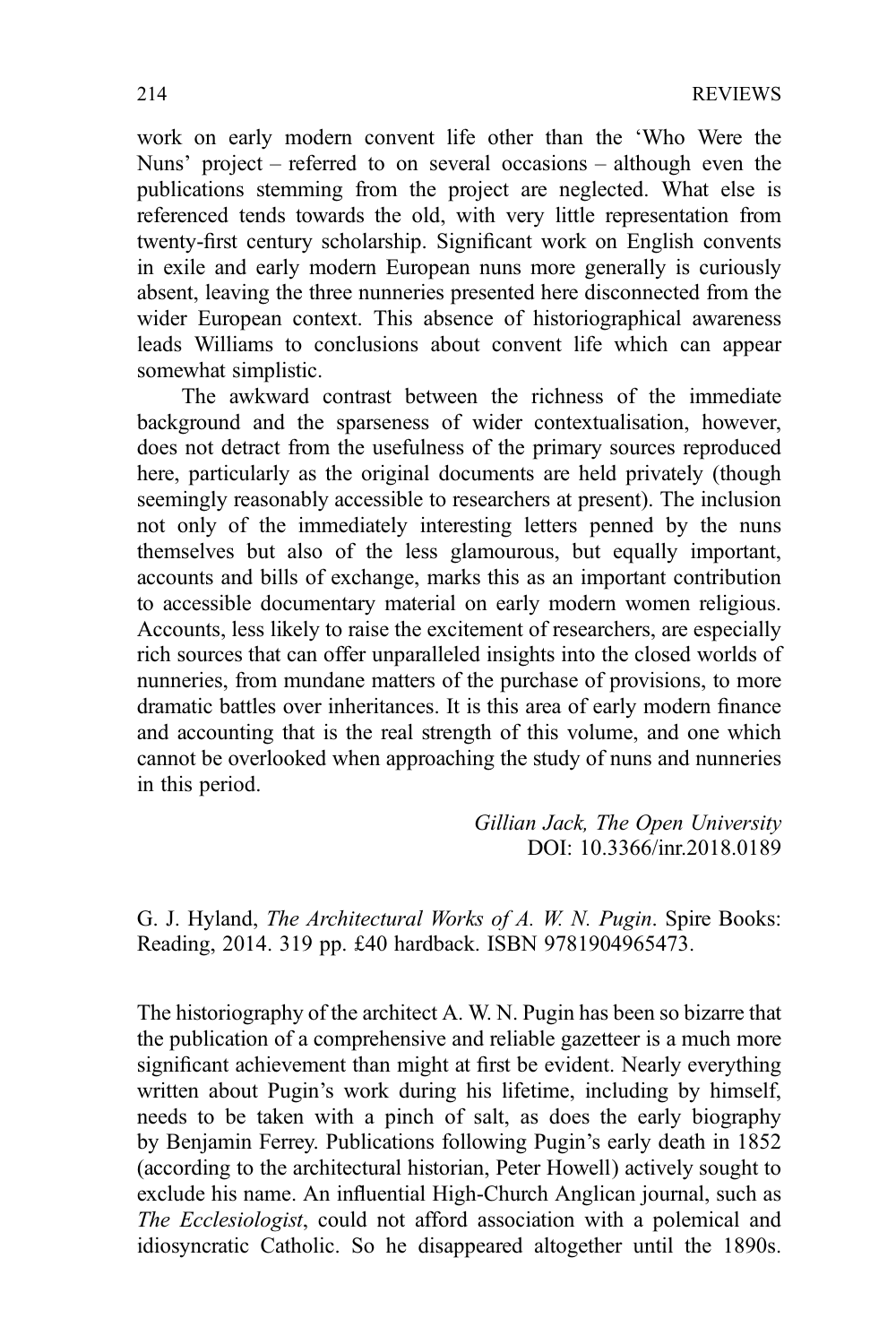But Pugin had been so much of an inspiration to architects of the Arts and Crafts generation, which came of age in that period, that his name burst out again – in professional circles at any rate. The *Architectural Review*, founded at the end of 1896 by some of these, dedicated a long, illustrated series of articles to Pugin's work, written by Paul Waterhouse. C. F. A. Voysey, one of the outstanding architects of his generation, drew an admiring plate of Pugin to ornament an article by Harry Sirr published in the *Journal of the Royal Institute of British Architects* in 1918. But there is scant evidence than anyone outside this circle was listening, and first-hand witnesses were vanishing.

There then followed 50 years in which a Pugin myth developed on two fronts. The principal of these came from devout writers who had not done much in the way of actual historical research. Michael Trappes-Lomax, later Rouge Dragon Pursuivant of Arms in Ordinary, published in 1932 a biography called *Pugin: A Mediaeval Victorian*, a work of considerable interest at the time to individualistic Catholic bachelor antiquarians like himself. Two years later the priest, Henry Rope, brother of the stained-glass artist, Marga, published – 'nihil obstat' – a hagiography; the 1946 study by Denis Gwynn, called *Lord Shrewsbury, Pugin and the Catholic Revival*, is a superior example of the genre. At the same time myths grew up in Catholic institutions across England that Pugin had designed their buildings  $-$  I was still hearing these when researching for my doctoral dissertation on his residential architecture fifteen years ago. Some of them were actually by Peter Paul Pugin, A. W. N.'s youngest son, but others were by the Hansoms and various other architects who copied the father's style. On the second front, the successors to the Arts and Crafts generation at the *Architectural Review* – John Summerson, John Piper, and others – began to travel out to St Marie's Grange, Pugin's early house near Salisbury, and to the Grange in Ramsgate, apparently not realising that both had already been altered almost beyond recognition, and to see in these the kind of English picturesque that the magazine was beginning to champion, an association which in retrospect the architect himself would have hated with passion.

And then, probably through the *Architectural Review* connection, came Nikolaus Pevsner – someone who actually researched things. Pevsner first wrote in detail about Pugin in 1943; his student, Phoebe Stanton, wrote her thesis on his work during 1947–1950, thorough but hampered by limited documentary evidence and the author's own attempts to pin a proto-modernist label onto her hero, with whom she seemed to become increasingly obsessed. In 1971 she published her short monograph, *Pugin*, intended to be starting block for a major work that never materialised, her own archives becoming more and more full of undigested material. Stanton's work nevertheless relaunched the project. A second Pevsner student, Alexandra Wedgwood, catalogued